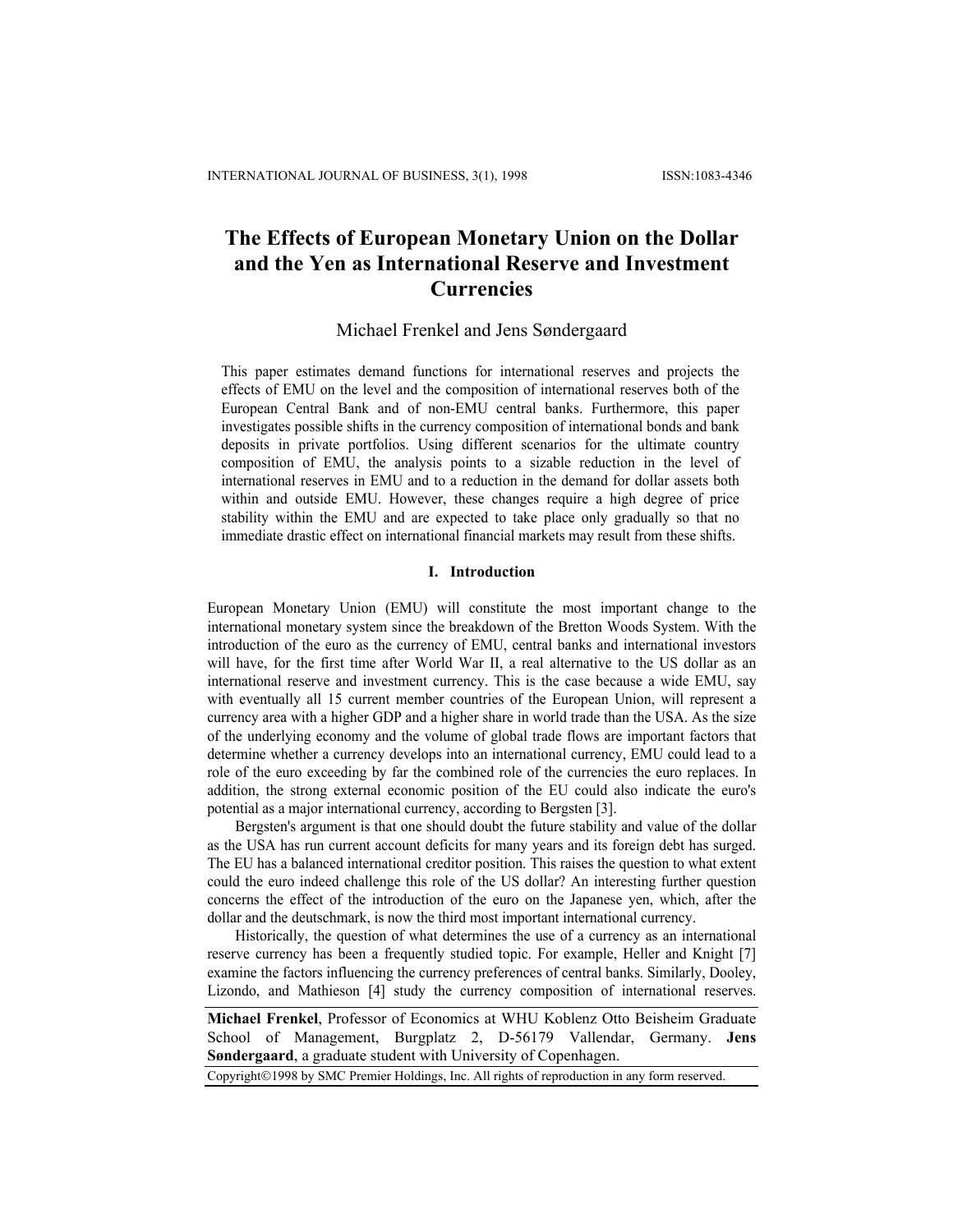Lizondo and Mathieson [13] analyze the stability of demand functions for reserves by estimating these functions for different periods. The effects of the EMU on financial markets have recently received increased attention. Gros and Thygesen [6] were among the first to explore possible effects of EMU on the international monetary system. Johnson [12] discusses various arguments that may play a role in the future role of the dollar under the EMU and derives the conclusion that EMU will not pose serious negative consequences for the international role of the dollar if the FED continues its prudent monetary policy. Prati and Schinasi [16] study the implications of EMU on the European securities market. Alogoskoufis and Portes [1] investigate different features of an international currency and apply it to the question of whether the euro may be an international currency. Masson and Turtelboom [15] examine the question of whether the euro will facilitate macroeconomic stability and what this implies for the reserve currency use under EMU. Leahy [14] gives some estimates of reserve demand under EMU.

This paper estimates the quantitative effect of EMU on the demand for both the dollar and the yen as international reserve and investment currencies. While the examination of the role of the euro as an international reserve currency focuses on the foreign exchange demand of the European Central Bank (ECB) and other central banks, the investigation of the euro as an international investment currency looks at the future currency shares of international bonds issues and international bank deposits. In order to quantify the effects, demand functions for international currencies are estimated and subsequently applied to a new structure of international currency areas. The quantification given in this paper rests on two decisive assumptions. The first assumption recognizes that, in addition to size, the stability of a currency is important for its international role. It is assumed that the euro will be as stable as the deutschmark and, thus, may succeed the deutschmark. This is what policymakers in Europe have often declared as the objective, that governed the work on the regulatory framework of EMU (e.g., the Maastricht Treaty and the Stability Pact). The second assumption is that, despite the change in the international monetary system resulting from the EMU, the induced changes of the demand functions for international currencies will not be too extensive. This means that the Lucas critique can be ignored for the estimates of the asset demand changes. In addition, since the quantitative effects investigated in this paper depend on the country group forming EMU, alternative groups are examined.

The rest of the paper is structured as follows. Section II estimates the effect of EMU on the level and currency structure of international reserves of the European Central Bank as compared to the central banks of the individual countries before EMU. Section III projects EMU effects on the currency composition of international reserves of non-EMU central banks. Section IV begins the analysis of the impact of EMU on the use of international currencies in the private sector by examining possible effects on the share of the dollar, the yen, and the euro in international bonds issues. Section V estimates demand functions for international currency deposits and applies the results to projections on the currency structure under EMU. Section VI contains the summary and some conclusions.

#### **II. International Reserve Demand of the European Central Bank**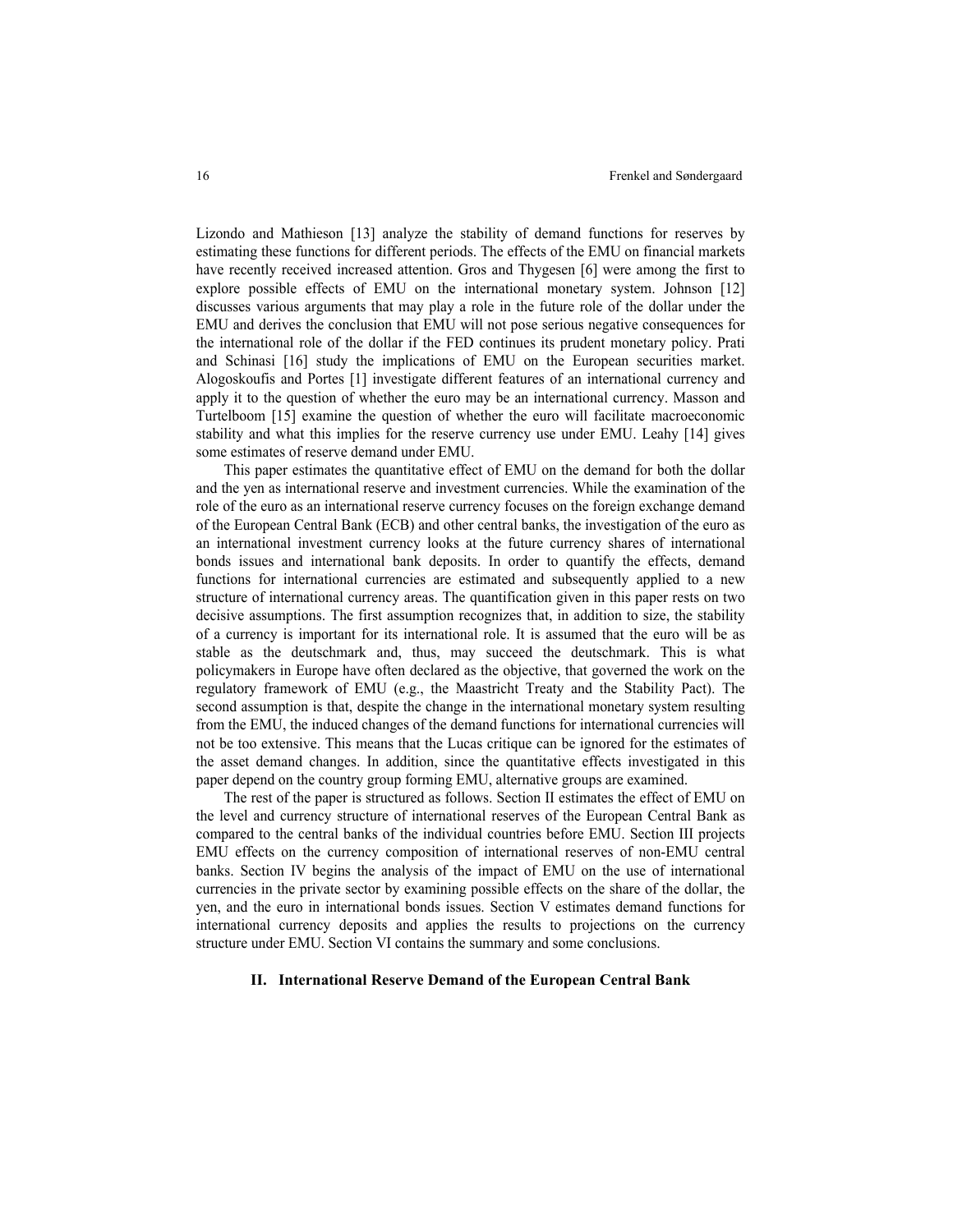In 1997, foreign exchange reserves of all member countries of the IMF amounted to \$1.5 trillion (Table 1). There are considerable differences among the reserve levels of individual industrial countries. While Germany and Japan hold relative high levels of international reserves, traditionally both the USA and the U.K. have shown fairly small levels. Taken together, EU countries account for roughly 25% of all official foreign exchange holdings.

| All Countries        | 1,540,676 |         |
|----------------------|-----------|---------|
| <b>USA</b>           | 32,934    |         |
| Japan                | 212,560   |         |
| $EU-15$              | 369,544   |         |
| Germany              |           | 73,957  |
| Spain                |           | 61,500  |
| Italy                |           | 40,487  |
| United Kingdom       |           | 32,650  |
| France               |           | 25,547  |
| Netherlands          |           | 24,633  |
| Other                |           | 110,772 |
| Asia                 | 444,300   |         |
| China P.R. Mainland  |           | 120,937 |
| China P.R. Hong Kong |           | 67,598  |
| Indonesia            |           | 19,935  |
| Singapore            |           | 80,322  |
| Thailand             |           | 30,855  |
| Korea                |           | 33,316  |
| India                |           | 25,404  |
| Other                |           | 65,935  |
| Source: IMF [9].     |           |         |

**Table 1**  Distribution of Foreign Exchange Reserves, 1997 Q2 (in millions of US\$)

EMU is likely to have two effects on the demand for international reserves of the European Central Bank compared to the aggregated foreign exchange demand of the individual central banks of member countries before EMU: a level effect and a structural effect.

The level effect is related to the frequent observation that there is a positive correlation between the international trade of an economy and the foreign exchange demand of a central bank. It has often been argued that this reflects the objective of central banks to provide foreign exchange for imports in the event of a negative shock on foreign exchange inflows. Since most international trade of EMU member countries is with other EMU member countries and intra-EMU trade does not represent trade with a different currency area, the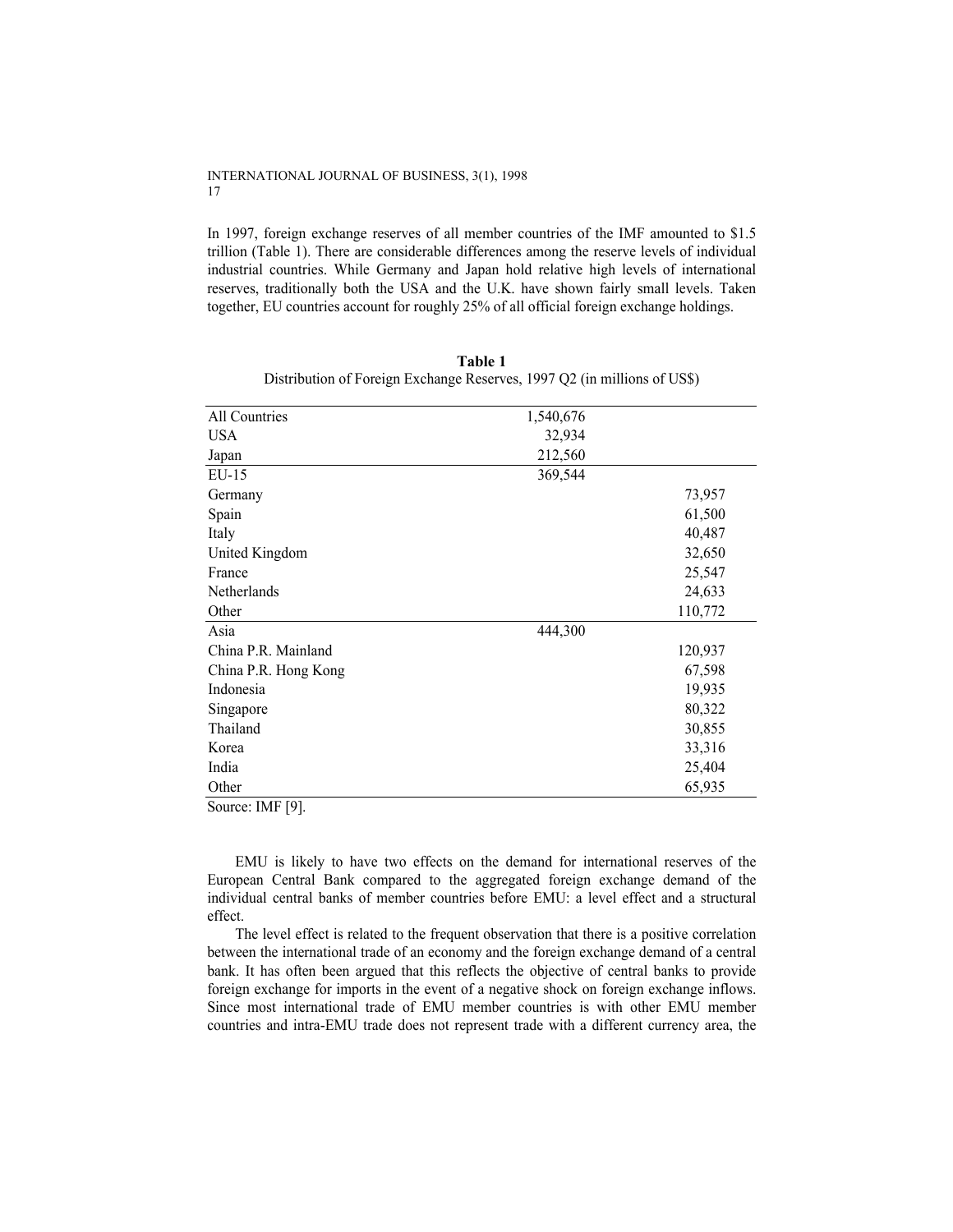overall level of reserves is likely to decline. In other words, only trade with non-EMU countries requires reserve holdings of the ECB. Thus, the EMU induces savings of international reserves. This will negatively affect the demand of the ECB for dollars and yen compared to the pre-EMU situation.

The second effect is a structural effect. While individual central banks of EMU countries have partly held foreign exchange reserves in currencies of other EMU member countries, the alternatives of currencies for the reserve holdings of the ECB will be much more limited. This implies that the share of the dollar and the yen in international reserves of the ECB will rise.

We estimate these two effects for three different country groups, which are called EMU-8, EMU-11, and EMU-15 (see Box 1). The first group is the group of countries for which financial markets have associated a high probability that they may be founding members of the EMU. The second group, i.e., EMU-11, is the group of countries that has often been referred to as the possible outcome of the political interpretation of the Maastricht convergence criteria. In addition to the EMU-8 countries, EMU-11 includes Italy, Portugal, and Spain. The third country group, EMU-15, comprises all EU countries and can be regarded as a medium-term objective within the EU. The difference to EMU-11 is that it also includes Denmark, the U.K., and Sweden as the countries that have expressed their preference not to belong to the founding members of EMU (the so-called "voluntary outs") and Greece as a country that is unlikely to qualify as founding member (the so-called "involuntary out").

| <b>I. EMU-8</b> | <b>II. EMU-11</b> | <b>III. EMU-15</b> |
|-----------------|-------------------|--------------------|
| Austria         | Austria           | Austria            |
| Belgium         | Belgium           | Belgium            |
| Finland         | Finland           | Finland            |
| France          | France            | France             |
| Germany         | Germany           | Germany            |
| Ireland         | Ireland           | Ireland            |
| Luxembourg      | Luxembourg        | Luxembourg         |
| The Netherlands | The Netherlands   | The Netherlands    |
|                 | Italy             | Italy              |
|                 | Portugal          | Portugal           |
|                 | Spain             | Spain              |
|                 |                   | Sweden             |
|                 |                   | Denmark            |
|                 |                   | Greece             |
|                 |                   | United Kingdom     |

**Box 1**  Alternative country groups for European Monetary Union used in the analysis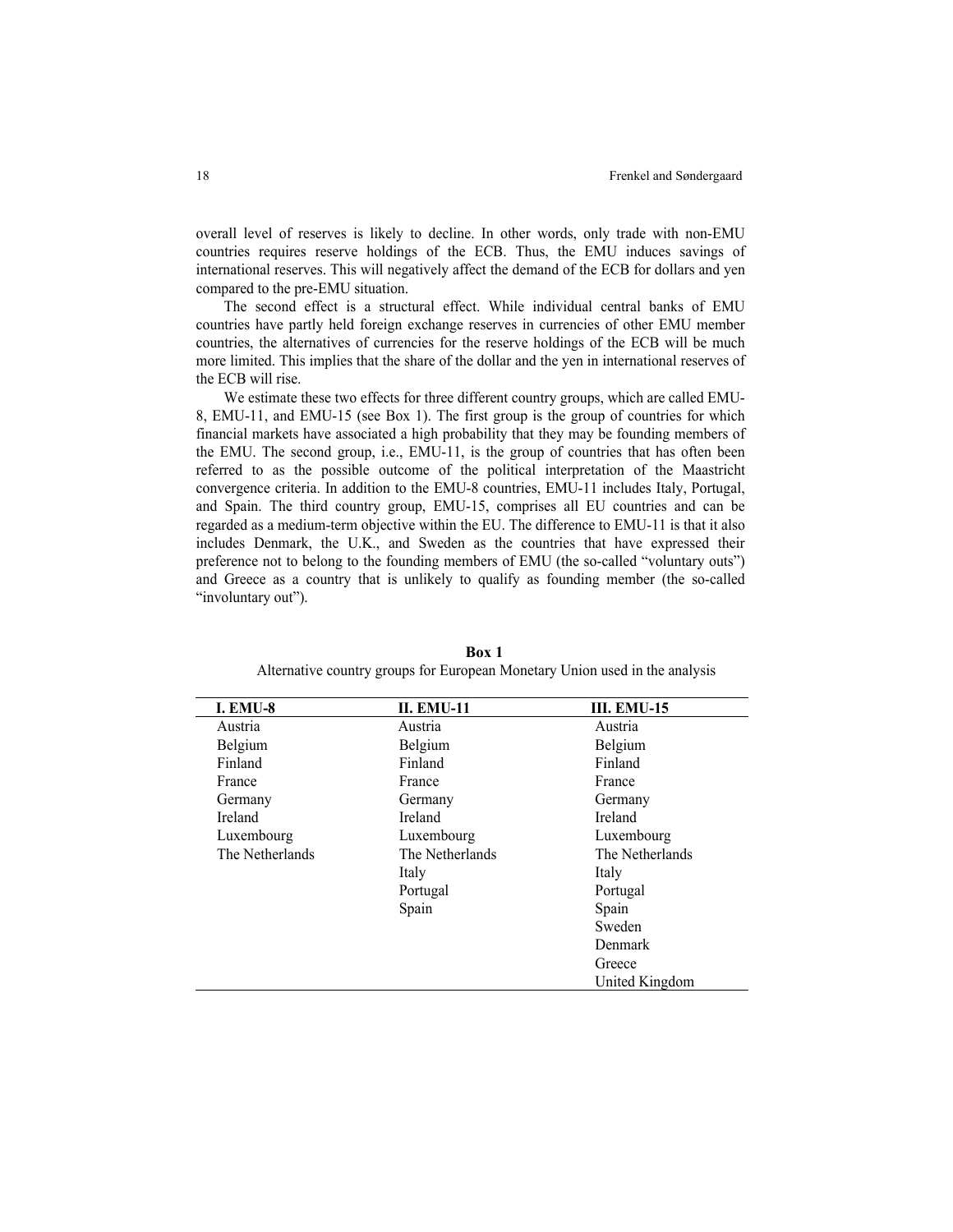A frequently quoted study on the demand for international reserves is the one by Heller and Khan [8], who estimate reserve demand for various country groups using quarterly data from 1964 to 1979. According to their results, the demand for international reserves is positively related to both the level of GDP and the variability of the overall balance of payments and negatively related to the import-GDP ratio. There are three problems in applying these results to the projection of the demand for international reserves under EMU. First, their study focuses mainly on the Bretton Woods period, and the coefficients were estimated on too wide a range of countries for the purpose of our study. Second, projections would require an estimate of the future balance of payments variability of EMU, which cannot be projected at this time. Third, if balance of payments variability is excluded from their estimates and GDP as well as import ratios are applied to their estimates, the results yield implausible results. They would imply that the level of international reserves under EMU increases. The more recent study by Lizondo and Mathieson [13] merely updates the Heller and Khan estimates and, therefore, implies basically the same problems for the purpose of our projections.

In order to project EMU effects on the level of international reserves, we apply a fairly simple approach and start by estimating demand functions for international reserves for the EMS period 1979 through 1996. We assume that the level of foreign exchange held by central banks is positively related to imports of goods and services. This is based on the idea that an important reason of central banks to hold international reserves is to be able to intervene in foreign exchange markets in case of real external shocks. Of course, for EU countries, borrowing in international capital markets is always a feasible option to generate foreign exchange inflows. However, this option may be expensive and may be regarded only as a complement to reserves. Our approach implies that more imports induce central banks to hold more reserves in order to be prepared to intervene in foreign exchange markets. We use OLS estimates and regress the demand for international reserves on the level of imports and on the lagged reserve level, reflecting adjustment lags. For each country group, we pool the reserve data of member countries and employ alternatively quarterly and annual data. Table 2 reports the regression results as well as the implied long-run values for the import elasticity of reserve demand. The overall statistical properties of the regressions shown in Table 2 seem to be acceptable although the Durbin Watson values are low for some of the estimates. Interestingly, in most cases, the estimates without a constant have better statistical qualities.

Since the estimates based on quarterly data and the specification without a constant yield the best results, we use these coefficients to project the level of reserve demand of the ECB. For the different country groups, we use the estimated coefficients to calculate the new reserve levels by replacing actual available imports of each country group by the level of imports excluding intra-EMU trade. The calculations show that the level of international reserves under EMU is projected to be lower than the sum of reserves held by the countries included in the different EMU country groups. The implied savings increase as more countries are included. This reflects the fact that a wider monetary union implies a higher value of intra-EMU trade which, according to the argument outlined above, does not require the holding of international reserves. Although the estimates have to be interpreted with caution, because EMU may well induce a structural change in the reserve demand function, the projections indicate that the savings are likely to be substantial already under EMU-8.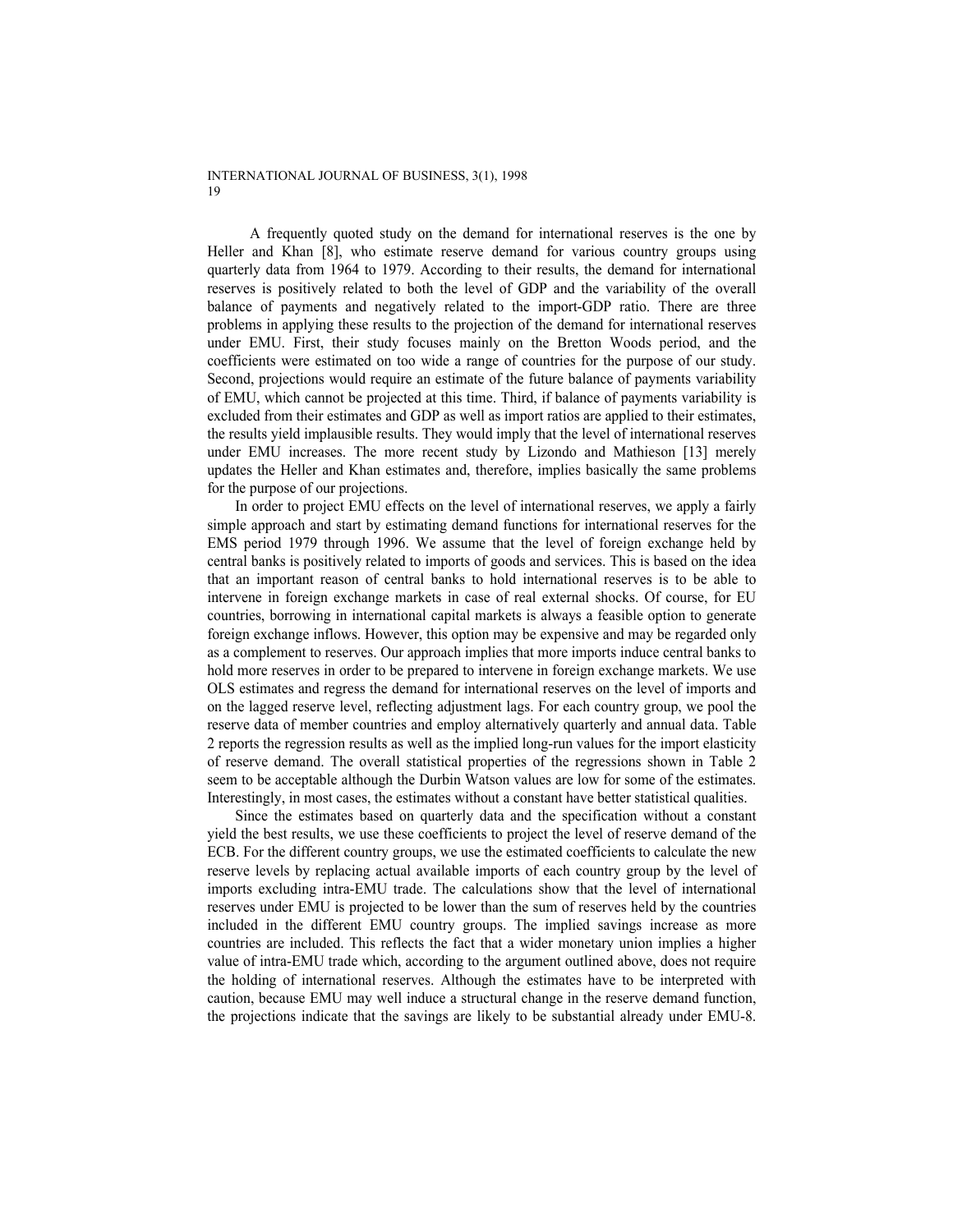The savings, which amount to 36 percent under EMU-8, increase to 58 percent under EMU-15. This result confirms an early rough estimate of the European Commission [5] based on a fairly simple accounting approach applying the average reserve-import of industrial countries to EMU. It predicts a decline of foreign exchange holdings under EMU by about 50 percent of the current holdings.

| .      |      |  |  |                                                                        |       |     |         |
|--------|------|--|--|------------------------------------------------------------------------|-------|-----|---------|
|        |      |  |  | Regression results for the demand for international reserves in Europe |       |     |         |
| endent | Data |  |  | Constant Imports, Reserves.                                            | $R^2$ | D.W | Implied |

**Table 2** 

| Independent<br>Variable          | Data<br>Frequency | Constant              | Imports <sub>t</sub> | $Reserves_{t-1}$ | $R^2$ | D.W  | Implied<br>long-run<br>import<br>elasticity |
|----------------------------------|-------------------|-----------------------|----------------------|------------------|-------|------|---------------------------------------------|
|                                  | Quarterly         |                       | 0.250<br>(3.46)      | 0.742<br>(9.90)  | 0.96  | 1.78 | 0.971                                       |
| Reserves                         |                   | 0.51<br>(1.78)        | 0.258<br>(3.61)      | 0.691<br>(8.71)  | 0.96  | 1.77 | 0.832                                       |
| of EMU <sub>8</sub><br>countries | Annual            |                       | 0.54<br>(3.73)       | 0.38<br>(2.30)   | 0.94  | 1.62 | 0.871                                       |
|                                  |                   | $-0.41$<br>$(-0.50)$  | 0.56<br>(3.61)       | 0.39<br>(2.28)   | 0.94  | 1.67 | 0.921                                       |
|                                  |                   |                       | 0.173<br>(2.46)      | 0.824<br>(11.43) | 0.98  | 1.59 | 0.997                                       |
| Reserves                         | Quarterly         | $-0.012$<br>$(-0.05)$ | 0.176<br>(2.10)      | 0.823<br>(10.74) | 0.98  | 1.59 | 0.992                                       |
| of EMU 11<br>countries           | Annual            |                       | 0.422<br>(2.62)      | 0.524<br>(2.85)  | 0.94  | 1.28 | 0.886                                       |
|                                  |                   | $-2.51$<br>$(-2.63)$  | 0.830<br>(4.02)      | 0.267<br>(1.45)  | 0.96  | 1.97 | 1.133                                       |
|                                  |                   |                       | 0.10<br>(1.74)       | 0.90<br>(15.63)  | 0.98  | 1.51 | 0.990                                       |
| Reserves                         | Quarterly         | $-0.22$<br>$(-0.76)$  | 0.15<br>(1.70)       | 0.87<br>(11.81)  | 0.98  | 1.51 | 1.120                                       |
| of<br><b>EMU 15</b>              |                   |                       | 0.30<br>(2.06)       | 0.67<br>(4.01)   | 0.94  | 1.06 | 0.890                                       |
| countries                        | Annual            | $-4.04$<br>$(-3.61)$  | 0.94<br>(4.52)       | 0.27<br>(1.63)   | 0.97  | 1.90 | 1.279                                       |

Source of data: *IMF* [11]. t-values in parentheses.

We now turn to the EMU effects on the currency composition of the ECB's international reserves. Estimates of this effect are constrained by the fact that no complete data set is available for the currency composition of reserves held by individual European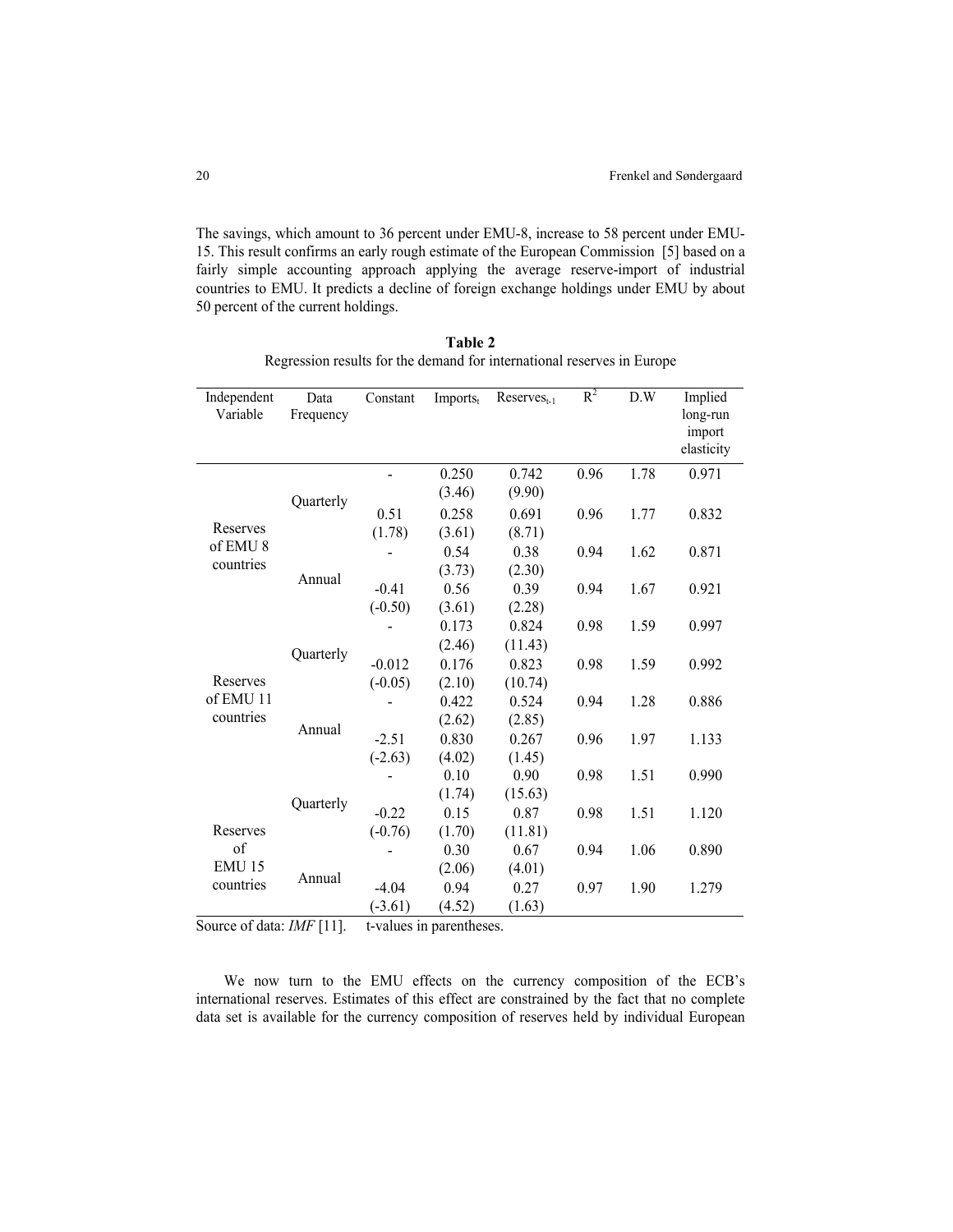central banks. We first estimate the pre-EMU currency shares in international reserves. Published data indicate that the dollar share in international reserves of the Bundesbank is 99.95 percent. For the rest of the EMU we have to rely on the aggregate figures for the currency composition of reserves as reported by the IMF for the group of industrialized countries as a whole. On this basis, we assume that the dollar's and the yen's share in international reserves of all EMU countries other than Germany is 43.2 and 6 percent, respectively. Assuming that yen share for the Bundesbank is 0.05 percent, we can calculate the currency composition as a weighted average of German and non-German international reserves for the different country groups with the weights being the ratio of German and non-German international reserves in total reserves of the country groups' reserves. These shares are shown in the first row of Table 4.

| Country       | Pre-EMU | With EMU | Difference      | Relative Change in |
|---------------|---------|----------|-----------------|--------------------|
| Group         |         |          | (US\$ millions) | Reserves           |
| EMU-8         | 177,690 | 114,468  | $-63,222$       | $-35.58\%$         |
| EMU-11        | 290,403 | 147,844  | $-142,559$      | $-49.09\%$         |
| <b>EMU-15</b> | 375,786 | 157,342  | $-218,444$      | $-58.13%$          |

**Table 3**  Projections of the ECB's demand for international reserves

|  | Table 4                                                                               |  |
|--|---------------------------------------------------------------------------------------|--|
|  | Projected currency composition of international reserves of the European central bank |  |

|                                                 | EMU-8    | $EMU-11$  | $EMU-15$ |
|-------------------------------------------------|----------|-----------|----------|
| Estimated pre-EMU shares:                       |          |           |          |
| Dollar                                          | 67.97%   | 58.36%    | 54.91%   |
| Yen                                             | $3.40\%$ | $4.41\%$  | $4.77\%$ |
| Basis for estimates under EMU:                  |          |           |          |
| - Share of US trade in EU trade                 | $9.40\%$ | $11.23\%$ | 15.61%   |
| - Share of Japanese trade in EU trade           | 5.40%    | 629%      | 8.15%    |
| - Share of U.K. trade in EU trade               | 13.27%   | 16.41%    |          |
| Projected shares under EMU (using DLM results): |          |           |          |
| Dollar                                          | 75.18%   | 71.49%    | 82.46%   |
| Yen                                             | 8.58%    | $9.22\%$  | 9.84%    |
|                                                 |          |           |          |

Source of data: *IMF*[10]

In view of the lack of available data on currency composition of individual central banks, we derive a projection for the currency composition of the ECB, using previous work on this issue by Dooley, Lizondo and Mathieson [4] (in the following called DLM) from the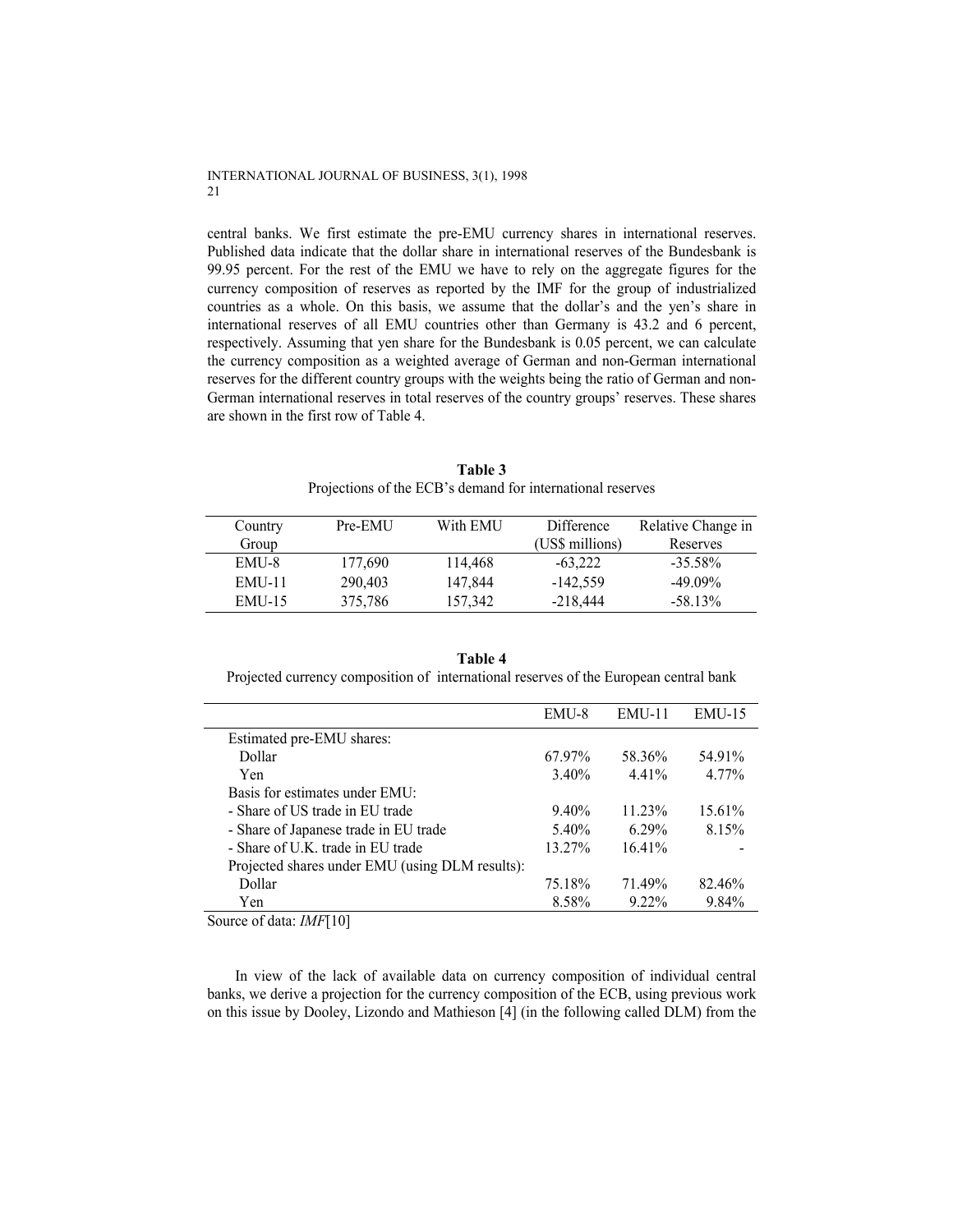IMF, which uses data only available to the IMF. The authors conclude that countries' trade flows to the different reserve currency centers play an important role in determining the currency composition of reserves. DLM present the following two estimates for the share of dollar and the yen in a central bank's foreign exchange holdings:

dollar-share = 
$$
0.9317^* + 0.16
$$
 us -  $0.81$  uk +  $0.41$  fr -  $0.64$  ge -  $1.62$  ja  
yen-share =  $0.0485^* - 0.03$  us +  $0.03$  uk -  $0.33$  fr +  $0.06$  ge +  $0.67$  ja (2)

where us, uk, fr, ge, and ja denote the proportion of trade with the USA, the UK, France, Germany, and Japan, respectively. We apply a fairly simple methodology to project the order of magnitude of the EMU effect on the share of dollar and yen reserves of the ECB. We use DLM coefficients, assuming that the ECB will follow more or less the same considerations regarding the currency composition of international reserves as the average central bank of the DLM study. We also eliminate from these equations all variables referring to trade with future EMU countries. This implies that only the US dollar and the Japanese yen remain as the main choices for international reserves of the  $ECB<sup>1</sup>$ .

 The projected currency composition of the ECB's international reserves in Table 4 implies that both the dollar share and the yen share will increase. This structural effect is the result of the fewer choices of currencies for the ECB under the EMU. In particular, under EMU-15, with no more British pounds, more than 91 percent of the ECB's international reserves are projected to be in either the dollar or the yen.

 Table 5 shows how the combined effects of the reduction in the level of international reserves in Europe and the change in the currency composition translate into changes in the absolute level of the ECB's demand for dollars and yens. The projections show that the overall demand for dollars will decline significantly, reflecting that the level effect dominates the structural effect. Regarding the yen demand, the expected absolute changes are fairly small. However, due to the small base, they appear relatively high in relative terms.

|           | Pre-EMU | With EMU | Difference | Relative Change |
|-----------|---------|----------|------------|-----------------|
| $EMU-8$ : |         |          |            |                 |
| Dollar    | 120,776 | 86,051   | $-34,725$  | $-28.75%$       |
| Yen       | 6,041   | 9,823    | $+3,782$   | $+62.60\%$      |
| $EMU-11$  |         |          |            |                 |
| Dollar    | 169,479 | 105,698  | $-63,781$  | $-37.63\%$      |
| Yen       | 12,807  | 13,629   | $+822$     | $+6.42%$        |
| $EMU-15$  |         |          |            |                 |
| Dollar    | 206,344 | 129,743  | $-76,601$  | $-37.12%$       |
| Yen       | 17,925  | 15.489   | $-2.436$   | $-13.59\%$      |

**Table 5**  The effect of EMU on the absolute level of the ECB's dollar and yen reserves (in millions of US dollars)\*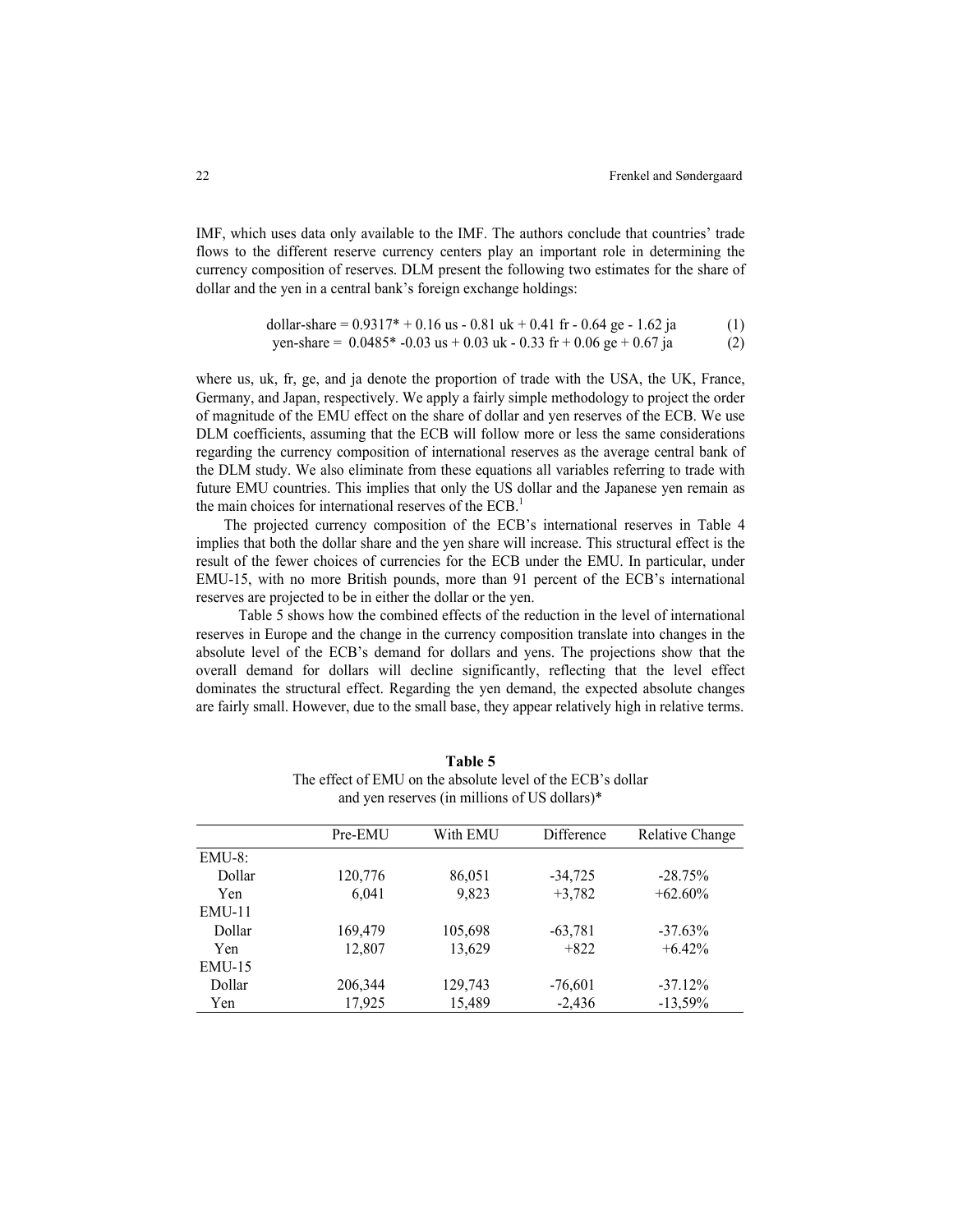## **III. EMU Effects on the Currency Composition of International Reserves of Non-EMU Central Banks**

In this section, we investigate the effects of EMU on the composition of international reserves of non-EMU central banks and focus on induced changes in the demand for the dollar and the yen. Historically, international reserves have largely consisted of the US dollar. The preference for the dollar is often ascribed to the dollar's status as an intervention and invoicing currency.

We start by assuming that the share of a reserve currency in international reserves of a country is determined by the extent of economic activity in the country it represents and by the inflation record. Higher economic activity indicates that a currency is used more widely in goods and financial markets. Greater width (size) and depth (sophistication) of the market for a currency increases its use as an international currency. The inflation record of a country can also be expected to influence the use of a currency as a reserve currency. Price stability in the reserve currency center encourages the use of the reserve currency as unit of account and as store of value. On the basis of these assumptions, both higher economic activity (as measured by GDP) and higher price stability contribute to an increase in the role of a reserve currency.

We, therefore, regress the shares of the dollar, the yen, and the deutschmark in international reserves of non-EMU central banks on GDP and lagged inflation. As the variable for economic activity, we use the share of the US, Japan and Germany in total GDP of these three countries. As the price stability variable, we use five-year moving averages of inflation relative to the other two currencies. Since no quarterly data are available on the currency composition of the reserves of non-EMU central banks, we use annual data covering the period 1978-1996. We also test for the significance of a constant and a lagged dependent variable but find that the best statistical results are derived from using GDP, inflation, and a trend variable. Table 6 reports the results. A trend seems to apply only to the deutschmark until the end of the 1980s. In the case of the yen, a significant autoregressive process can be found but inflation does not seem to have had a significant influence on the currency share.

| Dependent    | Relative         | Relative  | Trend     | AR(1) | $R^2$ | D W  |
|--------------|------------------|-----------|-----------|-------|-------|------|
| Variable     | <b>GDP</b> Share | Inflation |           |       |       |      |
|              |                  | (lagged)  |           |       |       |      |
| Deutschmark  | 1.010            | $-0.011$  | $-0.007$  |       | 0.24  | 1.56 |
| share        | (28.27)          | $(-4.54)$ | $(-3.14)$ |       |       |      |
| Dollar share | 1.268            | $-0.025$  |           |       | 0.56  | 1.25 |
|              | (30.88)          | $(-3.55)$ |           |       |       |      |

**Table 6**  Regression results for currency shares in international reserves of non-EMU central banks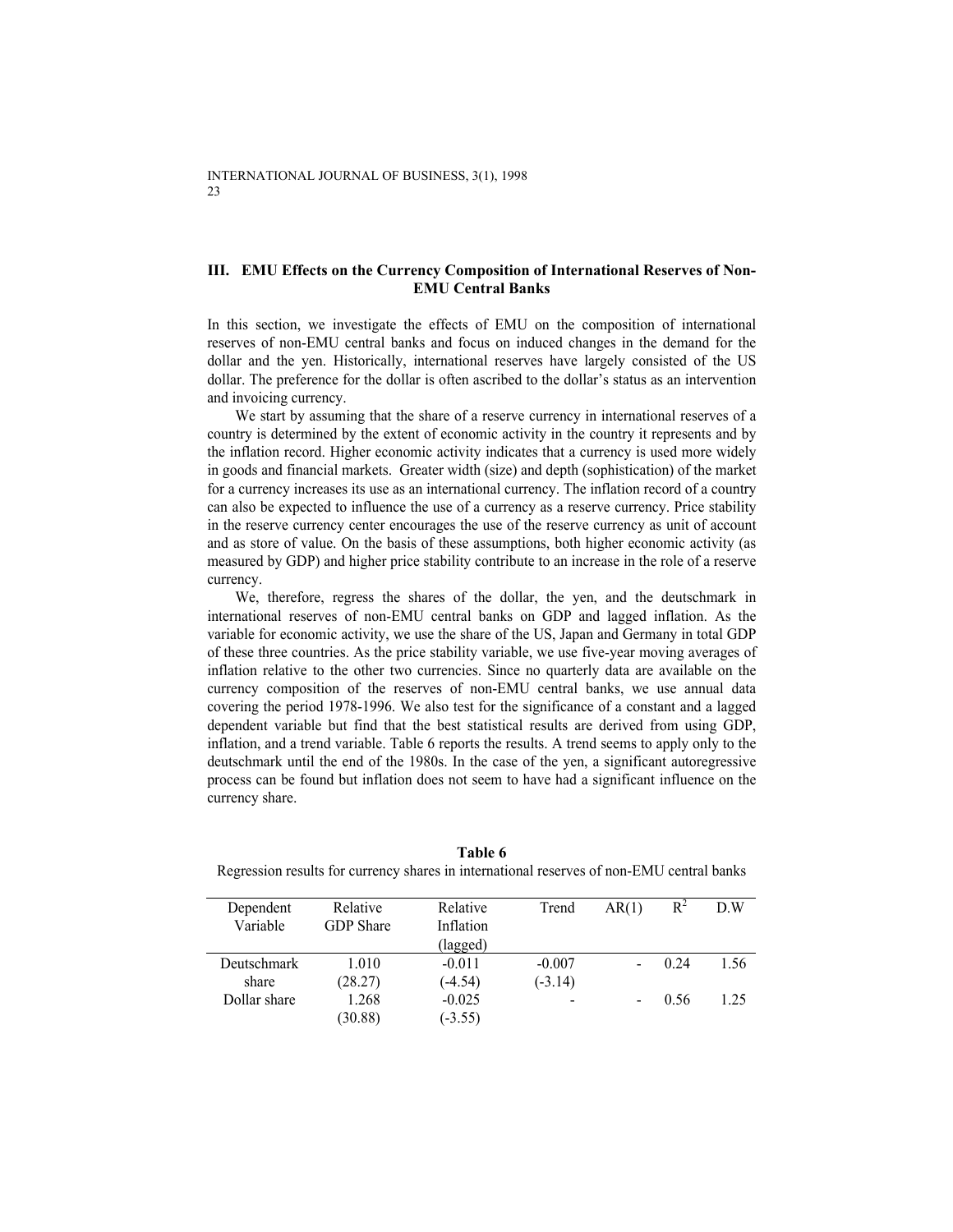| Yen share | 0.246   | $\overline{\phantom{a}}$ | $0.678$ $0.86$ 1.15 |  |
|-----------|---------|--------------------------|---------------------|--|
|           | (14.44) |                          | (5.13)              |  |

 t-values in parentheses; trend for the period prior to German reunification. Source of data: *IMF* [11]

To project the currency shares under EMU, we assume that the euro will be as stable as the deutschmark. Using the same country groups as in the previous section, we apply the relative GDP variable using purchasing power parity conversion rates. The data indicate that the euro currency area will represent about the same GDP share as the USA, while Japan's GDP will be somewhat more than one half of this share.

Table 7 shows the projected shares of the dollar, the euro, and the yen in reserves of non-EMU central banks. Under EMU-15 the dollar share drops to about 45 percent, while the euro share increases to about 39 percent. Thus, although the dollar is likely to remain the most important currency for non-EMU central banks, the euro is projected to become nearly as important as the dollar. The share of the yen is likely to remain nearly unaffected by the introduction of the euro.

**Table 7**  Projected currency composition of international reserves of non-EMU central banks\*

| Country Group | Dollar-share | Euro-share | Yen-share |
|---------------|--------------|------------|-----------|
| Pre-EMU       | 63.70%       | $14.00\%*$ | $6.20\%$  |
| EMU-8         | 57.12%       | $25.10\%$  | 6.68%     |
| EMU-11        | 51.46%       | 32.40%     | $6.03\%$  |
| <b>EMU-15</b> | 50.61%       | 32.40%     | 5.92%     |

\* Based on the following GDP shares (in percent): pre-EMU: Germany 15.97, USA 51.70, Japan 31.33; EMU-8: Euro 28.61, USA 44.77, Japan 26.62; EMU-11: Euro 35.69, USA 40.33, Japan 23:98; EMU-15: euro 38.85, USA 38.35, Japan 22.80.

The projected absolute changes in dollar and yen holdings of non-EMU central banks are shown in Table 8. They indicate that, using EMU-11 or EMU-15, a significant reduction in dollar holdings can be expected amounting to over \$150 billion or about 20 percent of current dollar holdings. In absolute terms, this represents about twice the projected decline in dollar holdings of the ECB.

## **Table 8**  EMU Effects on Levels of Dollar and Yen Holdings of Non-EMU Central Banks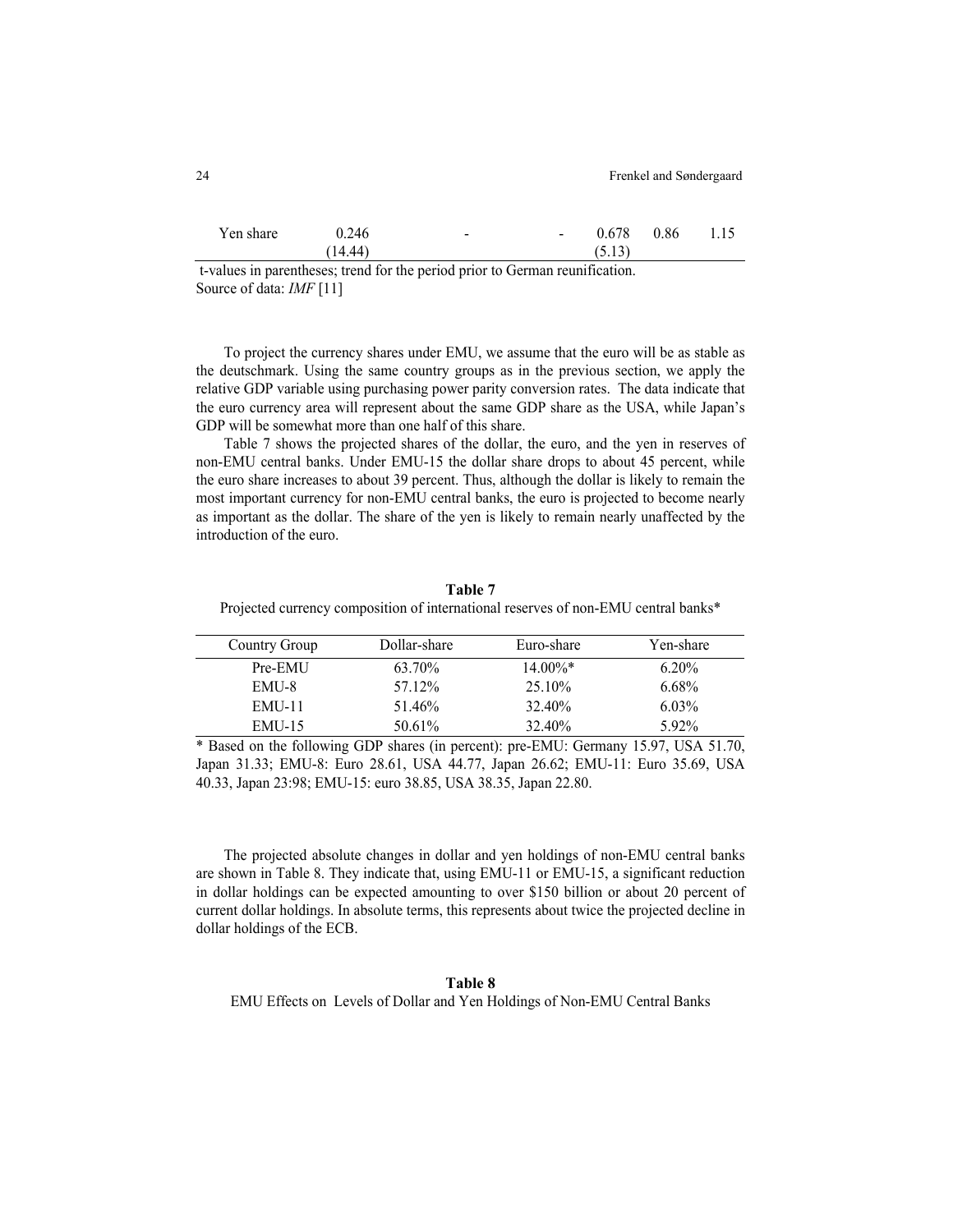| Country  | Currency | Current  | Holdings under        | Difference | Relative   |
|----------|----------|----------|-----------------------|------------|------------|
| Group    |          | Holdings | <b>EMU</b>            |            | Change     |
|          |          |          | (in millions of US\$) |            |            |
| EMU-8    | US\$     | 869,276  | 779,482               | $-89,793$  | $-10.33\%$ |
|          | Yen      | 84,608   | 91,158                | 6,550      | 7.74%      |
| $EMU-11$ | US\$     | 795,072  | 642,299               | $-152,774$ | $-19.22\%$ |
|          | Yen      | 77,385   | 75,264                | $-2,122$   | $-2.74%$   |
| $EMU-15$ | US\$     | 746,011  | 592,710               | $-153,301$ | $-20.55%$  |
|          | Yen      | 72,610   | 69,331                | $-3,279$   | $-4.52%$   |

## **IV. EMU Effects on the Currency Effects on the Currency Composition of International Bonds**

While the previous two sections concentrated on official holdings of foreign exchange, we now turn to private assets in foreign exchange. We begin the analysis in this section by examining EMU effects on the currency composition of international bond issues and examine the currency composition of bank deposits in the following section. At the end of 1996, international bonds holdings amounted to about \$2.3 billion according to the Bank of International Settlement [2] and, thus, exceeded by far the total amount of foreign exchange reserves of central banks.

To estimate EMU effects on the currency composition of international bonds demand, we first estimate demand functions for international bonds. We assume that the demand for a specific currency denomination of bonds depends on the economic size of the currency area and the stability of the currency in which the bonds are denominated. We, therefore, regress the total volume of bonds issued in an international currency on the relative GDP share of the country the currency represents and on the relative inflation rate of this country.

We perform OLS estimates for the U.S. dollar, the yen, and the deutschmark and use quarterly data from the Bank for International Settlement for the period 1990 (first quarter) through 1996 (third quarter). Table 9 reports the results. As we did in the previous section, we use the relative GDP share of the three countries relative to the sum of the three GDP values. Likewise, the inflation difference is a ten-year moving average relative to the other two countries. The inflation differential was not found to be a significant factor determining the yen nomination of bonds. For the deutschmark and the yen, a trend was again found to be significant. Indications of serial correlation were found in the demand for US dollars; for all three estimated demand functions, there were significant lags in the adjustment of actual to desired levels of bond holdings.

# **Table 9**  Regression results for currency shares of international bonds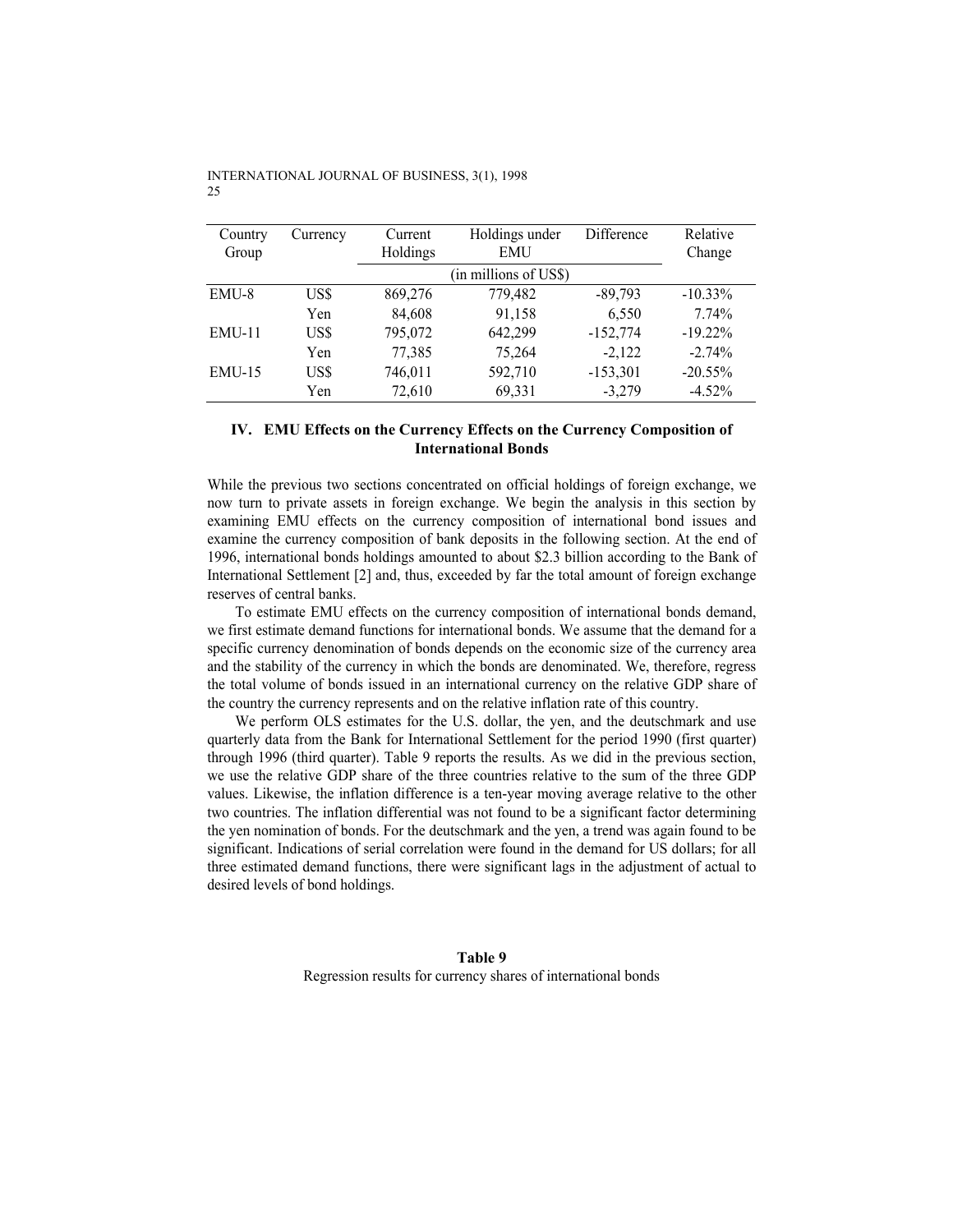| Dependent          | Relative     | Inflation      | Lagged    | Trend          | $R^2$ | D.W. |
|--------------------|--------------|----------------|-----------|----------------|-------|------|
| Variable           | <b>GDP</b>   | Differential   | Dependent |                |       |      |
|                    | <b>Share</b> |                | Variable  |                |       |      |
| <b>Deutschmark</b> | 0.149        | $-0.024$       | 0.435     | 0.002          | 0.94  | 1.76 |
| share              | (3.02)       | $(-1.80)$      | (2.91)    | (2.39)         |       |      |
| Dollar share       | 0.780        | $-0.033$       | 0.229     | $-0.003$       | 0.97  | 1.16 |
|                    | (9.24)       | $(-3.69)$      | (2.77)    | $(-6.47)$      |       |      |
| Yen share          | 0.086        | $\blacksquare$ | 0.805     | $\overline{a}$ | 0.93  | 1.62 |
|                    | (3.37)       |                | (13.02)   |                |       |      |

t values in parentheses.

Source of data: *Bank for International Settlement* [2].

The estimates are used to project the currency composition of international bonds under EMU. For the projections, we again assume that the euro will basically replace the deutschmark with the only difference that it will represent a greater economic area. Replacing the relative GDP level by the projected share under EMU, we derive the projected currency composition of international bonds as reported in Table 10. In addition, the projections take into account that EMU also leads to the replacement of non-German European currencies, which played only a small role in international bonds markets. For simplicity, we assume that their share will be distributed proportionally over the remaining international currencies. Therefore, while the dollar share declines with a decrease in the relative GDP share of the USA in the sum of the GDPs of the USA, Japan, and the euro currency area, it increases somewhat through the medium-term effect of a distribution of non-German European currencies to the dollar, the yen, and the euro.

|               | Dollar-share | Euro-share | Yen-share |
|---------------|--------------|------------|-----------|
| Pre-EMU       | 36.80%       | $12.11\%*$ | 14.71%    |
| EMU-8         | 34.96%       | 18.48%     | 14.71%    |
| EMU-11        | 31.18%       | 23.46%     | 14 08%    |
| <b>EMU-15</b> | 31 97%       | 27.55%     | $15.01\%$ |

**Table 10**  Projected Currency Shares of International Bonds.

\*Euro share for pre-EMU situation represents share of deutschmark.

 The projected DM and USD share were calculated on the basis of GDP-weights, Trendvalue and inflation differential. The Yen share was calculated using GDP-weight. The "corrected shares" were calculated by adding the Non-German EU-currencies after the relative weight of the estimated shares (the sum of the relative weights adds up to 100).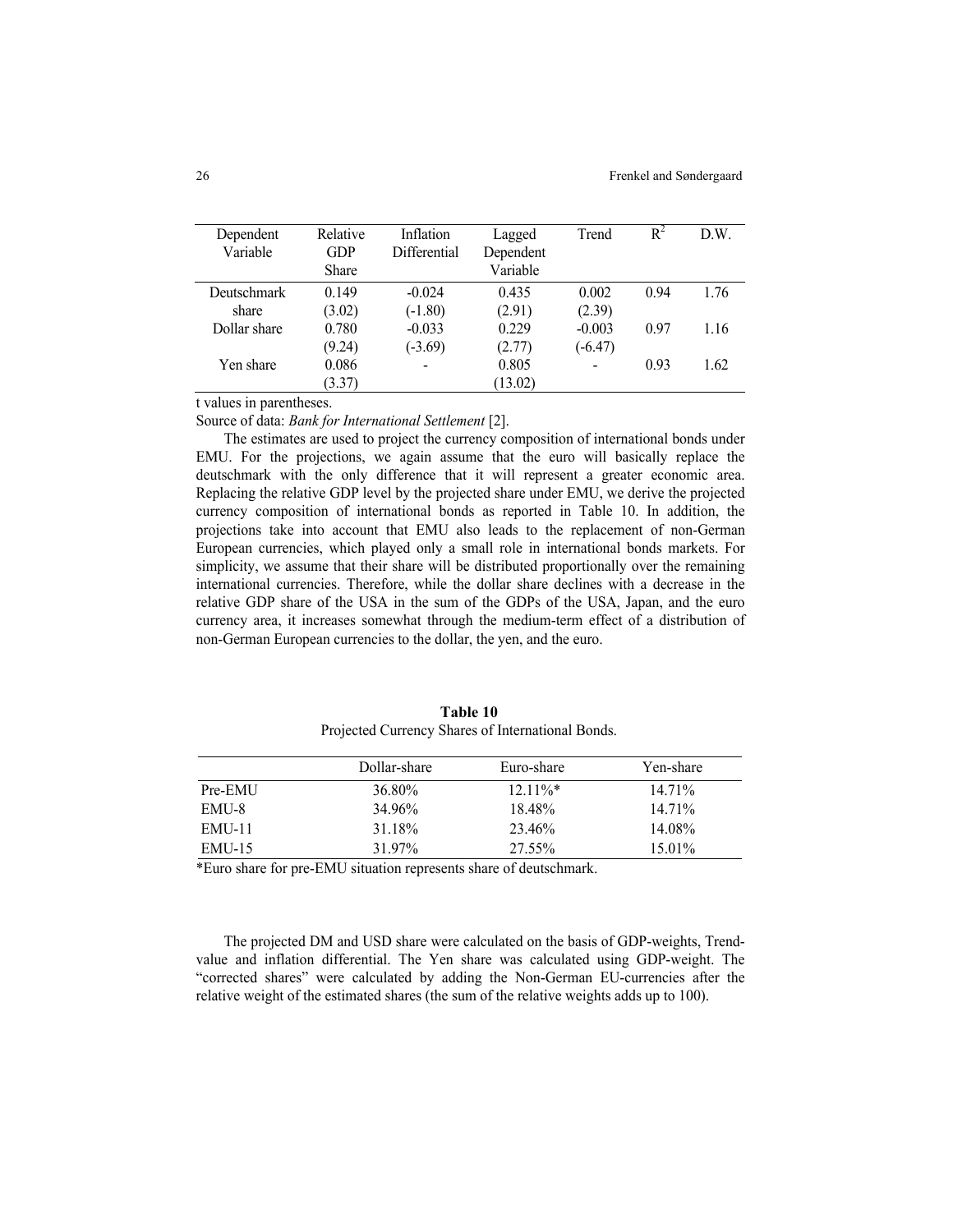The projections in Table 10 show a projected decline of the dollar share from about 37 percent to close to 32 percent under EMU-15. While the yen share is not expected to change very much, the euro is projected to a reach a share of 27.5 percent compared to 12 percent of the deutschmark in 1997.

Table 11 shows the implied change in the demand for international bonds denominated in the dollar and in the yen. While little change is expected for the yen, the demand for international dollar bonds is expected to decline by 5 percent under EMU-8, by 15 percent under EMU-11, and by 13 percent under EMU-15. Although this shift may not seem relatively big, the high volume of international bonds denominated in dollars implies that the decline in the demand for international dollar bonds amounts to more than \$110 billion (EMU-15).

| Country  | Currency | Pre-EMU  | Holdings under EMU    | Difference | Relative   |
|----------|----------|----------|-----------------------|------------|------------|
| Group    |          | Holdings |                       |            | Change     |
|          |          |          | (in millions of US\$) |            |            |
| EMU-8    | US\$     | 849.197  | 806,843               | $-42,354$  | $-4.99\%$  |
|          | Yen      | 339,448  | 339,347               | $-101$     | $-0.03%$   |
| $EMU-11$ | US\$     | 849,197  | 719,511               | $-129,685$ | $-15.27\%$ |
|          | Yen      | 339,448  | 324,872               | $-14,576$  | $-4.29%$   |
| $EMU-15$ | US\$     | 849,197  | 737,774               | $-111,423$ | $-13.12%$  |
|          | Yen      | 339,448  | 346,338               | $+6.890$   | $+2.03\%$  |

**Table 11**  Effects of EMU on dollar and yen holdings in international bonds portfolio.

#### **V. EMU Effects on the Curency Composition of International Bank Deposits**

Another important form of asset holdings in foreign exchange is bank deposits. Their volume even exceeds the volume of international bonds. While, at the end of 1996, international bond holdings amounted to about \$2.3 billion, bank deposits reached \$3.2 billion. In this section, we, therefore, focus on the possible effects of the EMU on the currency composition of international bank deposits. Based on data from the Bank of International Settlement, we define as international bank deposits the sum of bank deposits in foreign currency with domestic banks and bank deposits abroad.

We start by estimating some simple demand functions for bank deposits in different currencies, using quarterly data from the Bank for International Settlement for the period 1990-1996. We assume that bank deposits are relatively short term and are determined by two factors.<sup>2</sup> First, relative GDP of the major investment currencies can be expected to play an important role since, as postulated before, GDP reflects the width and the depth of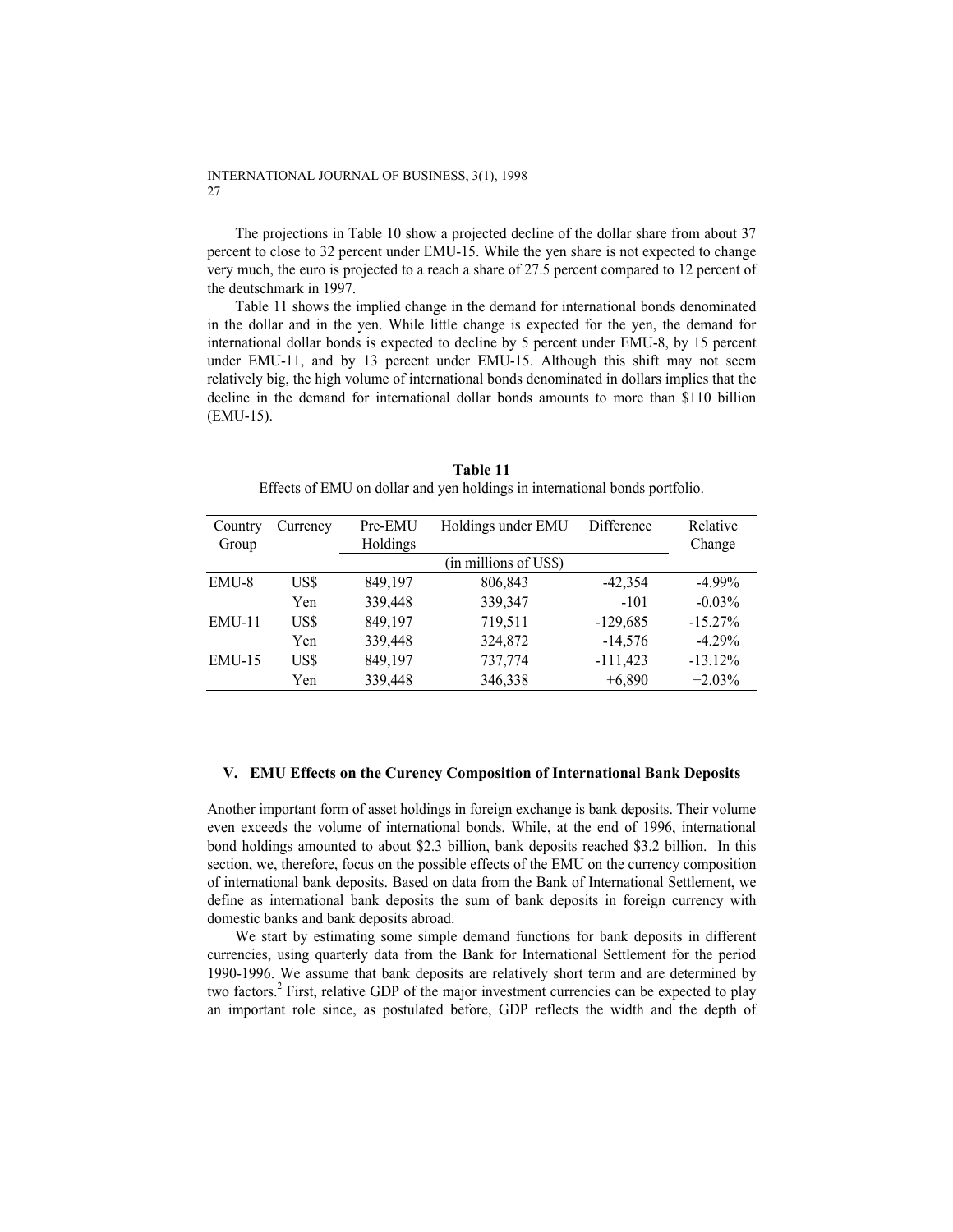financial markets. Second, the return differential of deposits in foreign exchange is likely to affect the currency denomination of international bank deposits. In concentrating on the dollar, the yen, and the deutschmark, the return is defined here as the sum of the short-term interest differential of a currency and the change in the nominal effective exchange rate. Table 12 presents the results of OLS regressions, using two alternative ways to include nominal exchange rate changes in the return differential on foreign exchange deposits. One possibility is to add to the interest differential the nominal exchange rate change during the previous period. This approach assumes that investors base their expectation on exchange rate changes on recent developments. We refer to this approach as "backward looking." The other possibility to define the differential rate of return on a foreign currency deposit is to add to the interest differential the expected exchange rate change. For simplicity, we capture expected exchange rate changes by using the actual exchange rate change during the next period. This implicitly assumes rational expectations.

| Dependent          | Relative   | <b>Backward</b> | Forward              | Lagged     | $R^2$ | D.W. |
|--------------------|------------|-----------------|----------------------|------------|-------|------|
| Variable           | <b>GDP</b> | Looking         | Looking              | Dependen   |       |      |
|                    |            | Relative        | Relative             | t Variable |       |      |
|                    |            | Return*         | Return <sup>**</sup> |            |       |      |
|                    | 0.088      | $-0.041$        |                      | 0.926      | 0.96  | 2.46 |
| <b>Deutschmark</b> | (1.93)     | $(-2.48)$       |                      | (23.69)    |       |      |
| share              | 0.090      |                 | $-0.026$             | 0.93       | 0.95  | 2.57 |
|                    | (1.84)     |                 | $(-1.49)$            | (22.17)    |       |      |
|                    | 0.171      | $-0.015$        |                      | 0.81       | 0.92  | 2.15 |
| Dollar share       | (2.29)     | $(-0.72)$       |                      | (10.29)    |       |      |
|                    | 0.121      |                 | $-0.054$             | 0.864      | 0.94  | 2.43 |
|                    | (1.69)     |                 | $(-3.00)$            | (11.56)    |       |      |
|                    | 0.024      | $-0.0005$       |                      | 0.808      | 0.71  | 2.11 |
| Yen share          | (1.53)     | $(-0.16)$       |                      | (6.03)     |       |      |
|                    | 0.032      |                 | $-0.002$             | 0.73       | 0.70  | 1.97 |
|                    | (1.95)     |                 | $(-1.49)$            | (5.02)     |       |      |

**Table 12**  Regression results for currency shares of private bank deposits

\* Defined as the foreign interest rate (average of the interest rates of the other two currencies included in this study) minus the domestic short term interest rate plus the rate of nominal depreciation of the domestic currency during the previous period.

\*\* Defined as the foreign interest rate (average of the interest rates of the other two currencies included in this study) minus the domestic short term interest rate plus the rate of nominal depreciation of the domestic currency during the next period.

t-values in parentheses. Source of data: *IMF* [11] *Bank for International Settlement* [2].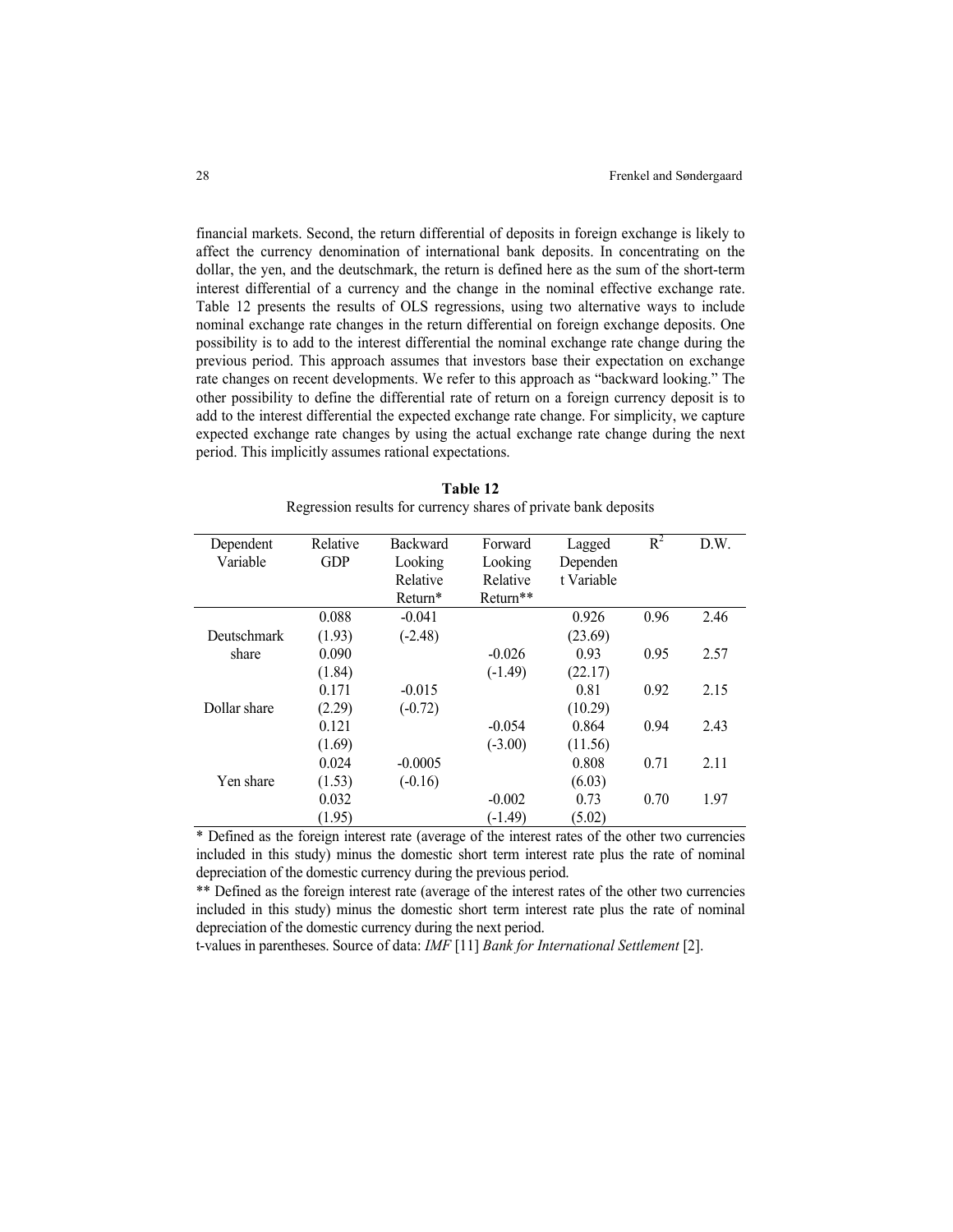The results show that the backward-looking return and the forward-looking return are of about the same statistical quality. Most coefficients are significant and the estimates for the lagged dependent variable indicate that there is a fairly high persistence in the currency structure of international bank deposits.

To project EMU effects on the currency composition of international bank deposits, we apply again the approach of the previous sections; that is, we assume that the euro will basically replace the deutschmark in international financial markets. Of the alternative estimates included in Table 12, we use the forward-looking approach as it seems to be more appealing from a theoretical point of view. We, thus, calculate the shares of the different currencies by applying the GDP ratios for the different EMU country groups. The projections again hinge on the assumption that the introduction of the euro will not fundamentally change the estimated demand functions in the medium term. On this basis, the dollar share is projected to decline from 44 percent to about 40 percent under the widest EMU definition, while the euro may reach 54 percent compared to 20 percent of the deutschmark in early 1997 (Table 13). The projections also include the assumption that with EMU the share of non-German European currencies will be distributed over the remaining international currencies. The shares in Table 13 indicate a high share of the euro but no strong substitution effect between the three main currencies. The rise of the euro is merely an effect of the fact that the European currencies will be replaced by one currency. In that sense, the comparison with the deutschmark can easily be misleading.

|         | Dollar-share | Euro-share | Yen-share |
|---------|--------------|------------|-----------|
| Pre-EMU | 43.72%       | 19.69%     | 4.76%     |
| EMU-8   | $43.26\%$    | $3694\%$   | 3.43%     |
| EMU-11  | $40.23\%$    | 47.58%     | 3 19%     |
| EMU-15  | 39.90%       | 54.02%     | 3.16%     |

**Table 13**  Projected currency shares of international deposits\*

**\*** The projected currency shares were calculated using model 2, the GDP-weights and the yield-figure. The corrected shares are calculated by adding a share of the non-German currencies to the estimated shares (ex.  $(8.60\% \times 39.83\%) + 39.83\% = 43.26\%).$ 

Table 14 shows the implications of the projections for the absolute levels of international bank deposits. They indicate that the dollar demand will decline by more than \$120 billion once the adjustment is completed. This adjustment may well take some time so that the projections only show the medium-term effects. The decline in the yen is also significant but not as big as for the dollar.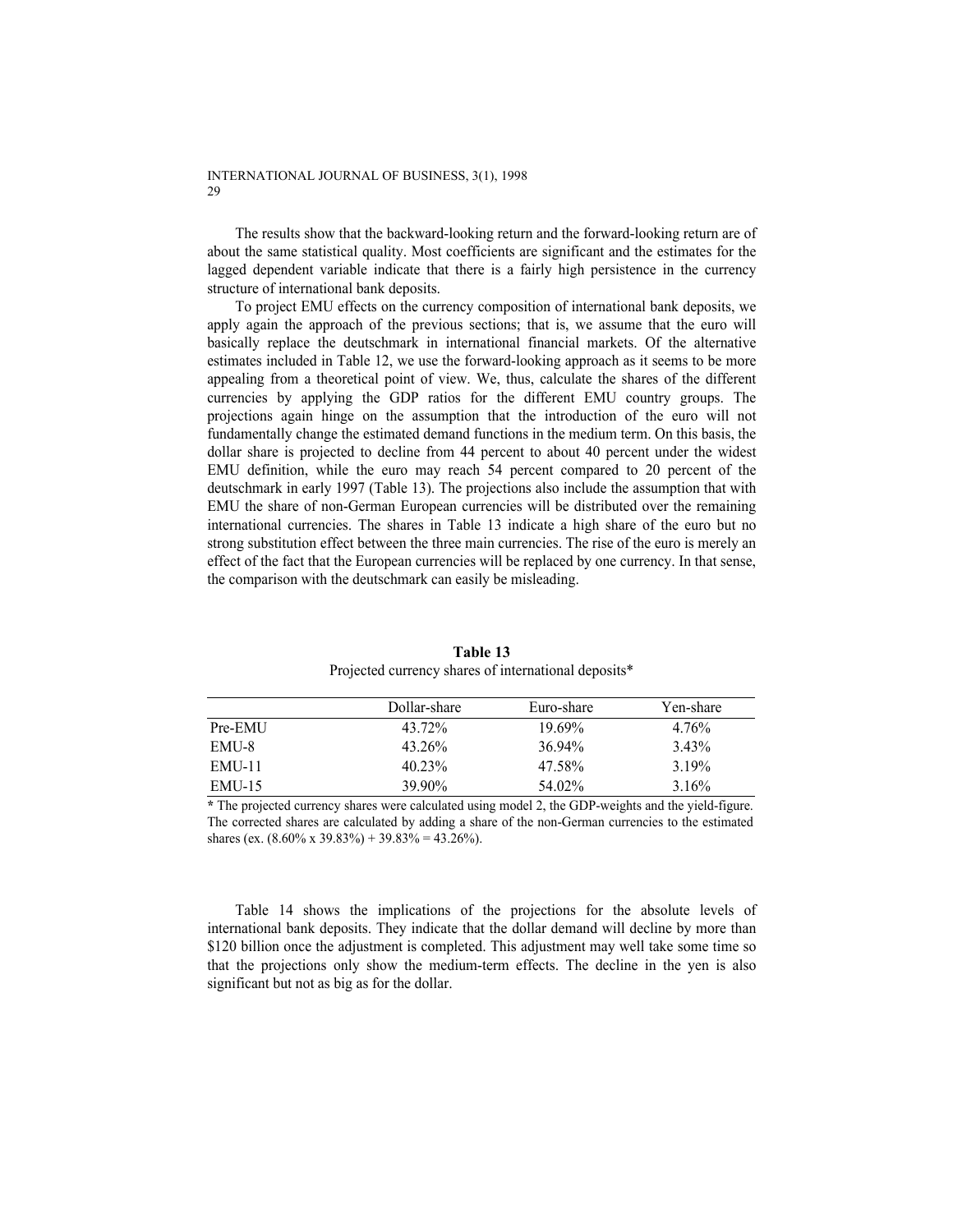| Scenario | Currency | Current   | Holdings under EMU         | Difference | Relative  |
|----------|----------|-----------|----------------------------|------------|-----------|
|          |          | holdings  | (adjusted currency shares) |            | Change    |
|          |          |           | (in millions of US\$)      |            |           |
| EMU-8    | US\$     | 1,385,050 | 1,370,392                  | $-14,657$  | $-1.06\%$ |
|          | Yen      | 150,797   | 108,544                    | $-42,253$  | $-28.02%$ |
| $EMU-11$ | US\$     | 1,385,050 | 1,274,492                  | $-110,558$ | $-7.98\%$ |
|          | Yen      | 150,797   | 100,948                    | -49,849    | $-33.06%$ |
| $EMU-15$ | US\$     | 1,385,050 | 1,264,161                  | $-120,888$ | $-8.73\%$ |
|          | Yen      | 150,797   | 100,118                    | $-50,679$  | $-33.61%$ |

**Table 14**  Effects of EMU on dollar and yen holdings in international bank deposit

## **VI. Summary and Conclusions**

This paper attempts to quantify the effects of EMU on the use of the U.S. dollar, the Japanese yen, and the euro as international reserve and investment currencies. Using a simple approach to estimate the demand for international currencies for these purposes and assuming that the euro will basically replace the role of the deutschmark in international financial markets, the future demand for the main international currencies is projected. The analysis shows that EMU is likely to lead to a system in which the dollar and the euro play the most important roles with the yen not being substantially affected and, thus, playing only a much smaller role.

More specifically, the projections of the EMU effects suggest that the demand for dollars as reserve currency and as the currency of denomination of international bonds and international bank deposits will decline under a wide EMU (that is, with the current 15 EU member countries) by about \$460 billion. The overall decline in the demand for yen for these purposes is projected to amount to about \$50 billion. Given the level of these assets in early 1997, this represents a decline in the demand for dollars for these assets by close to 16 percent and for the yen by about 8 percent.

**Table 15**  Summary of the effects of EMU on the demand for dollar and yen as reserve and investment currencies

| Country |      | Currency Change in Inter-national |         | Change in Private |          | <b>Total Change</b> |
|---------|------|-----------------------------------|---------|-------------------|----------|---------------------|
| Groups  |      | Reserves                          |         | Holdings          |          |                     |
|         |      | ECB                               | Non-ECB | <b>Bonds</b>      | Deposits |                     |
| EMU-8   | US\$ | $-34.73$                          | -89.80  | $-42.35$          | $-14.66$ | $-181.53$           |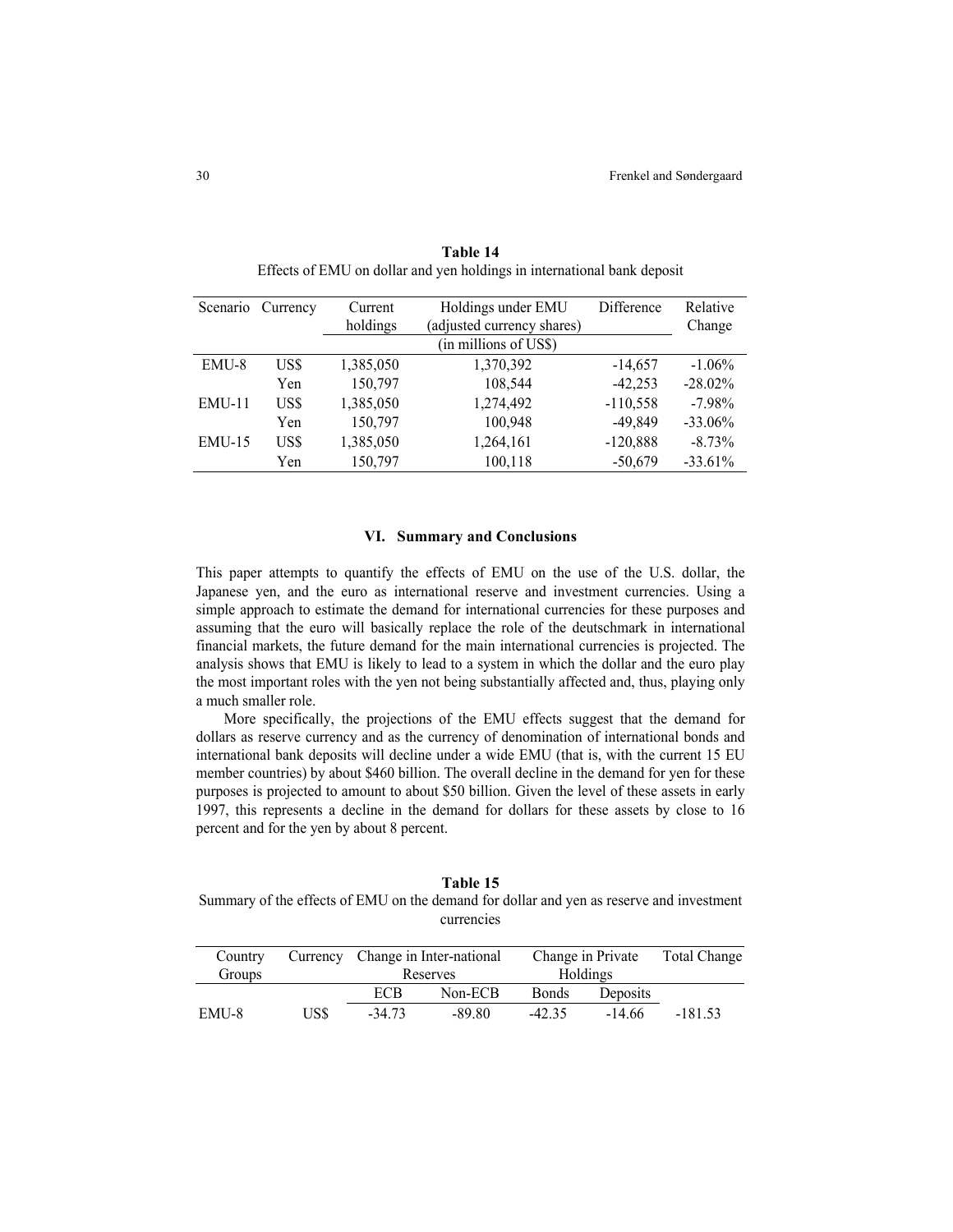| $EMU-11$         | Yen<br>US\$ | $+3.78$<br>$-63.78$ | $+6.55$<br>$-152.77$   | $-0.10$<br>$-129.69$ | $-42.25$<br>$-110.56$ | $-32.20$<br>$-456.80$ |
|------------------|-------------|---------------------|------------------------|----------------------|-----------------------|-----------------------|
|                  | Yen         | $+0.82$             | $-2.12$                | $-14.58$             | $-49.85$              | $-65.73$              |
| $EMU-15$         | US\$<br>Yen | $-76.60$<br>$-2.44$ | $-153.30$<br>$-3.28$   | $-111.42$<br>6.89    | $-120,89$<br>$-50.68$ | $-462.21$<br>$-49.50$ |
| Memorandum       |             |                     | Level of International | Level of             | Level of              | Total Level:          |
| item: Pre-       | US\$        |                     | Reserves:              | Bonds:               | deposits:             | 3,193.06              |
| <b>EMU</b> level | Yen         | 981.41              |                        | 849.34               | 1,386.95              | 638.67                |
| (early 1997)     |             |                     | 95.52                  | 399.51               | 146.04                |                       |

 It should be noted that this paper uses a fairly simple approach to project future demand for international reserves, international bonds, and international bank deposits. However, they seem to be reasonable considering that little can be anticipated about the respect to international reserve holdings and about the response of other central banks to EMU. In this sense, the Lucas critique applies to our work, too, but the results should be regarded as projections justifiable on the basis of current information.

However, all projections are based on the assumption that the European Central Bank will pursue price stability as its main goal. Only then can the euro be expected to take over the role of current European reserve currencies, notably the deutschmark. If this can be accomplished, the shift in demand from dollar to euro can be explained by the fact that the euro would reflect a region with high GDP and sizable and well developed financial markets.

The changes in the level as well as in the composition of international reserves may not lead to drastic exchange rate effects. Inasmuch as these changes are anticipated and occur only gradually, it can be expected that supply adjust to changes in demand.

#### **NOTES**

- 1. EMU trade with Japan and the US is calculated as shares in trade excluding intra-EMU trade.
- 2. Note that, while international bonds serve a store-of-value function, international bank deposits may well show a mix between store-of-value function and means-ofpayment function.

## **REFERENCES**

- [1] Alogoskoufis, George and Richard Portes. (1997). "The Euro, the Dollar, and the International Monetary System" paper presented for the IMF conference on EMU and the International Monetary System, Washington D.C., (March 17-18, 1997).
- [2] Bank for International Settlement. *International Banking and Financial Market Developments* Basle, various issues.